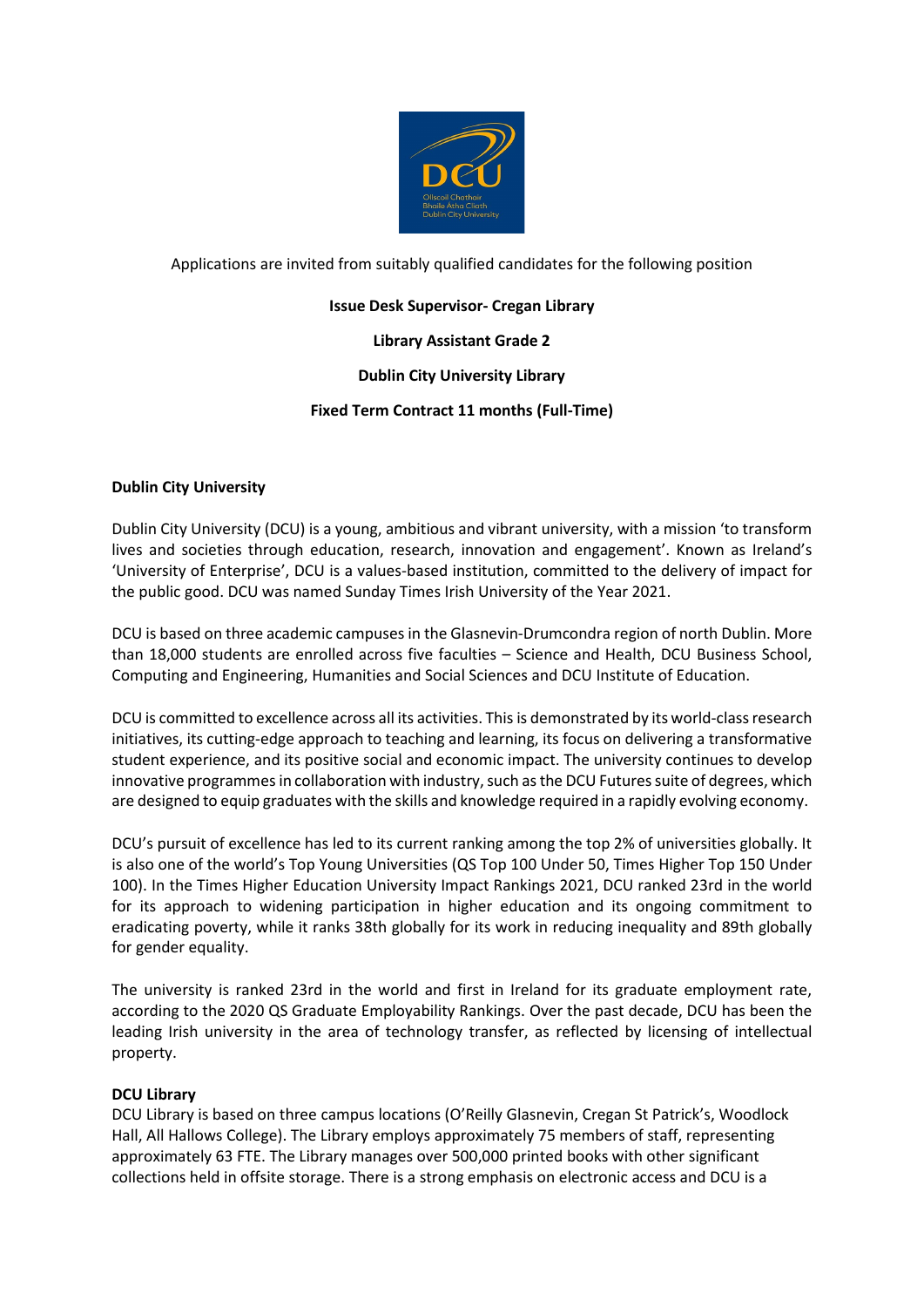member of IReL, a nationally funded programme to acquire electronic content on a consortium basis. The Library also provides access to theses and dissertations, newspapers, web resources and other content types.

The Library has progressed a number of strategic partnerships. These include an alliance with the Jesuit order which saw the transfer of the Library from the Milltown Institute into its care. Other partnerships include those with Poetry Ireland and Children's Books Ireland.

Additional information on the Library is available at: https://www.dcu.ie/library. Information on the Library's statement of strategy is available at: [https://www.dcu.ie/sites/default/files/2020-](https://www.dcu.ie/sites/default/files/2020-12/statementofstrategy2020-21_0.pdf) [12/statementofstrategy2020-21\\_0.pdf.](https://www.dcu.ie/sites/default/files/2020-12/statementofstrategy2020-21_0.pdf)

#### **Role Profile**

The post holder will work as a member of the Public Services & Outreach team as the Issue Desk Supervisor is responsible for the overall day-to-day management of the Issue Desk Services at Cregan and Woodlock Libraries. The postholder will be expected to work across multiple sites.

#### **Duties and Responsibilities**

Please refer to the job description for a list of duties and responsibilities associated with this role.

#### **Qualifications and Experience**

- Leaving Certificate, or equivalent, with Grade D in at least 5 subjects
- Minimum of three years' experience in a Library at Library Assistant I grade or equivalent

In addition, the successful candidate will:

- Have excellent customer service experience
- Demonstrate the ability to supervise a team of staff
- Have excellent administrative, organisational and time management skills
- Demonstrate flexibility in their approach to workload and the ability to multi-task and work independently
- Have excellent communication and IT skills e.g. WordPress, Excel, PowerPoint
- Be self-motivated, a strong team player and demonstrate initiative

#### **Essential Training**

The postholder will be required to undertake the following mandatory compliance training: Orientation, Health & Safety and Data Protection (GDPR). Other training may need to be undertaken when required.

#### **Salary Scale:**

Library Assistant Grade 2 salary scale: **€35,475 - €47,501**